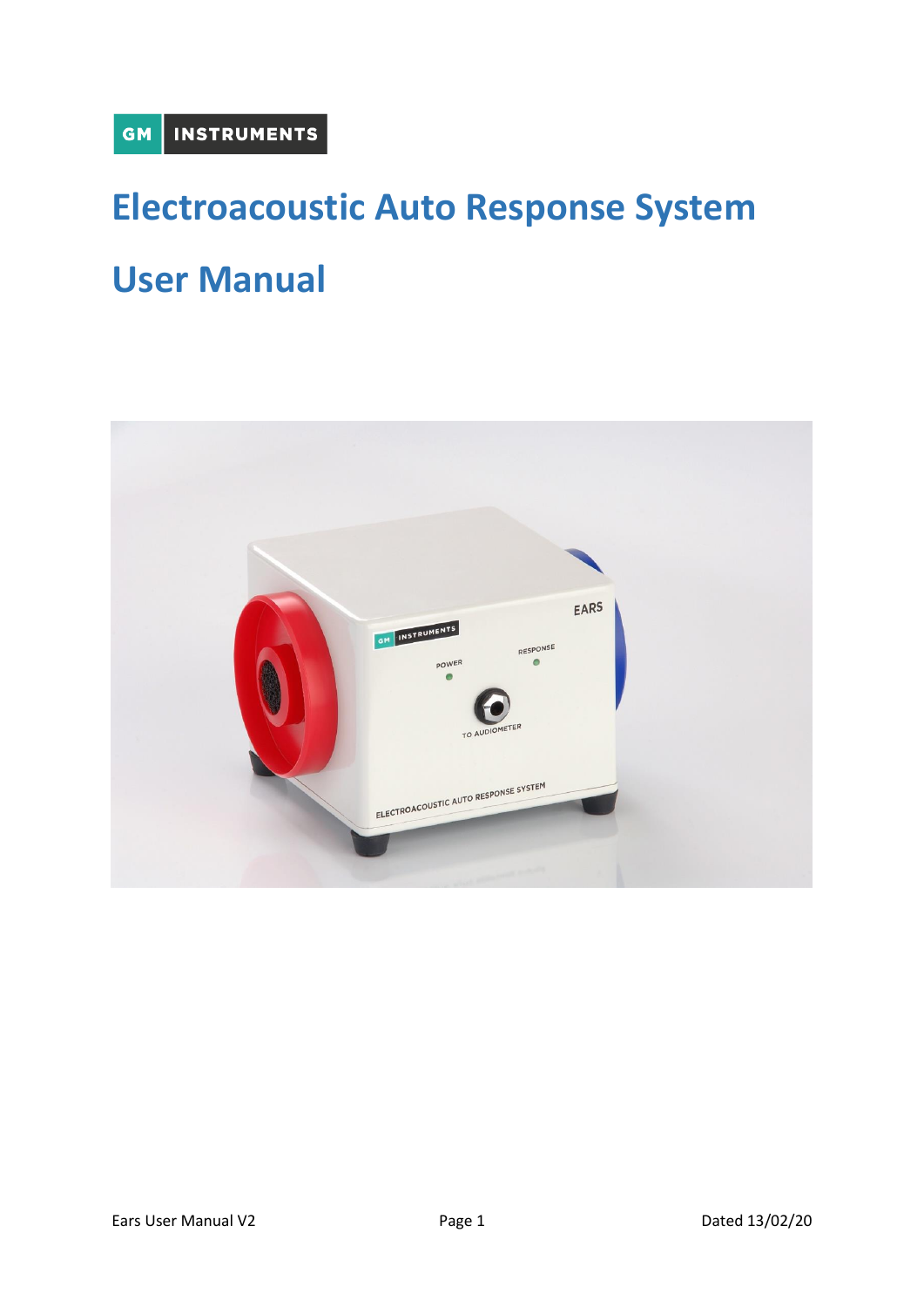# **Contents**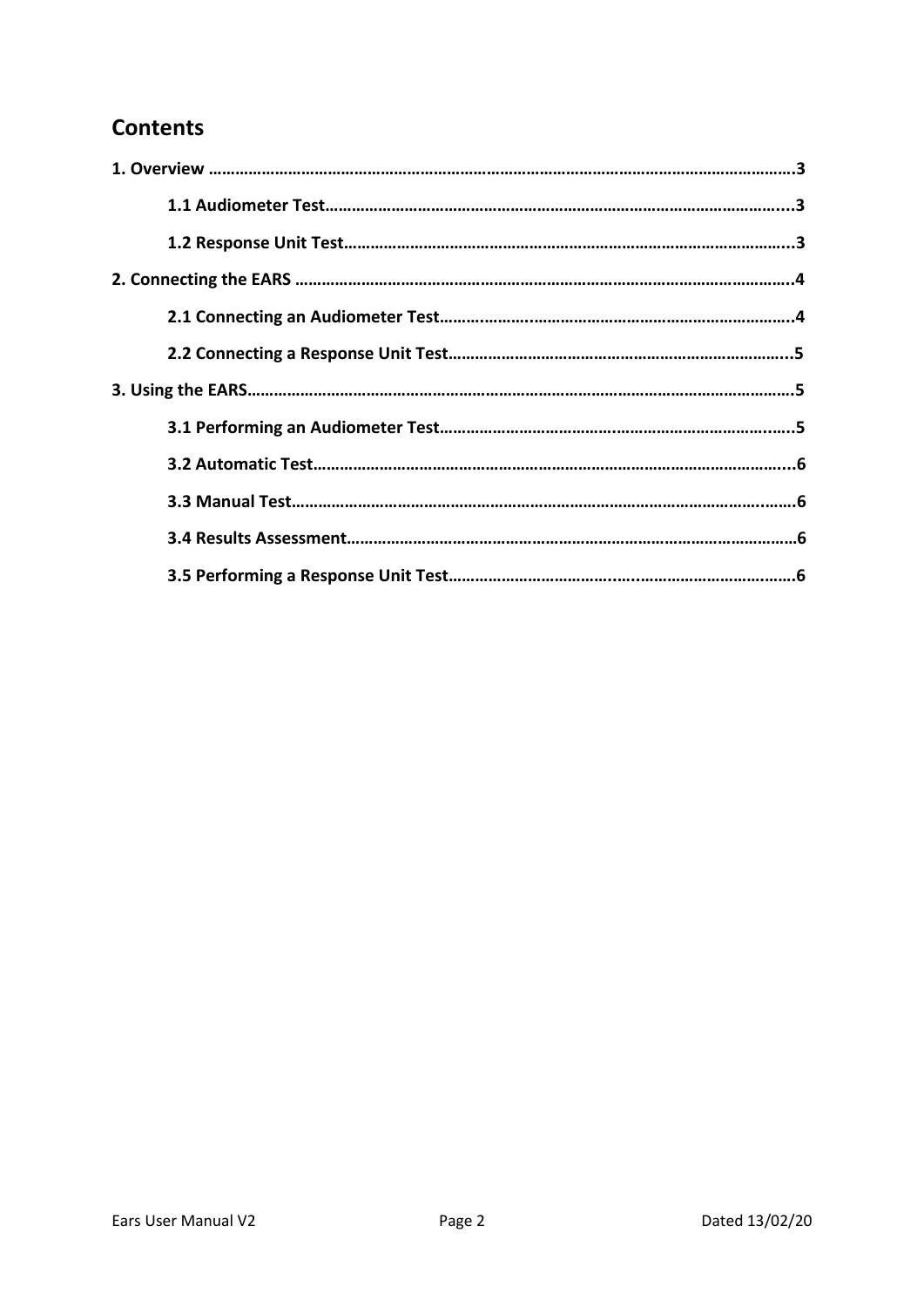# **1. Overview**

The GM Instruments Electroacoustic Auto Response System (EARS) provides two test functions for an audiometer system:

- **1.** A performance test of the acoustic output of an air conduction audiometer
- **2.** A function test of the Response Button used with an audiometer

# **1.1 Audiometer Test**

I

EARS is to be used to check the hearing level output of an audiometer before performing a hearing test to ensure it is working correctly and there are no hardware connection faults in the system, according to the routine checking regime outlined in clause 12 of ISO 8253-1:2010.

> **EARS may not be used as a calibration instrument, and results achieved using EARS do not negate the need for calibration. Audiometer calibration should always be performed by an appropriate individual with appropriate equipment at the specified time intervals outlined by the audiometer manufacturer.**

EARS takes the place of a person during a hearing test and will provide an automatic response when the audiometer sound output reaches a certain hearing level.

A response is indicated by the Response LED flashing. EARS is designed to provide a response at 80dB for 1kHz, 2kHz, 3kHz, 4kHz, 6 kHz. Giving a sum of 400dB

EARS has the advantage over a person checking the performance in that it always responds at the same level for a given frequency and so can give an early indication of a possible audiometer, cable, headphone or connection problem.

# **1.2 Response Unit Test**

EARS also provides a method for checking the operation of the Response Unit used with an audiometer to ensure it is working correctly.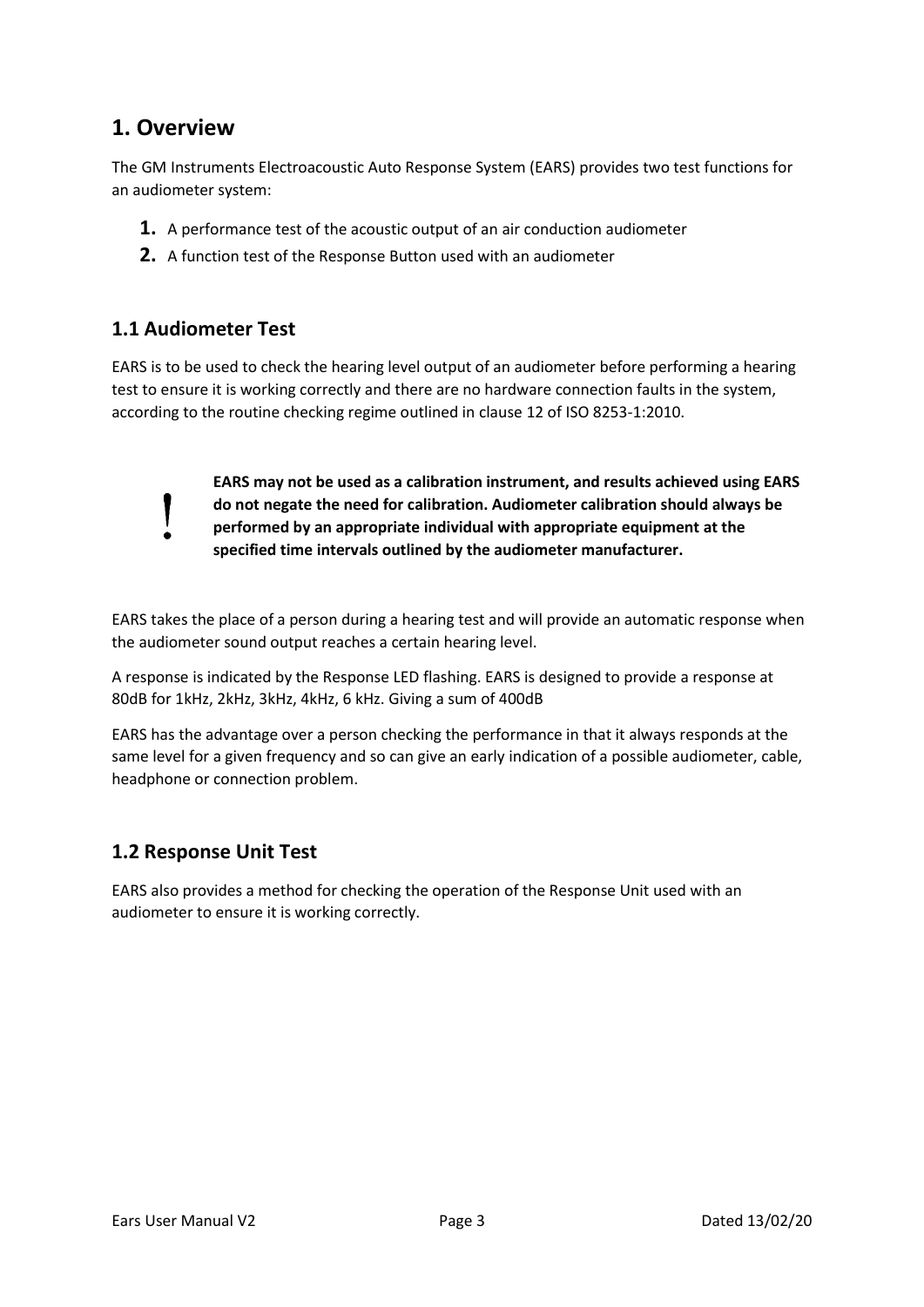# **2. Connecting the EARS Device**

## **2.1 Connecting an Audiometer Test**

#### **What You Will Need:**

- EARS Box
- USB cable (provided)
- Response Cable (provided)
- Audiometer and accessories
- Headphones, ideally with Audiocups



**Ensure the headphones are the correct pair for the audiometer being tested**

As shown above, the headphones are placed onto the moulds of the corresponding colour on the EARS box, making sure that the inner earphone fits straight inside of the mould. If the headphones are fitted with audiocups, ensure the outer padding is tight and flush against the sides of the box. Tilt the headphones so that the left and right headphone cable connectors are just off of the table surface and ensure the headband is set to the smallest size.

Using the cable provided, connect the socket labelled "TO AUDIOMETER" to the "AUDIOMETER RESPONSE" socket if using an ASRA, or the "Switch" socket if using an Osicus. This is in place of the usual patient Response Unit.

If using a booth, the "TO AUDIOMETER" socket should be connected to the patient response socket inside the booth.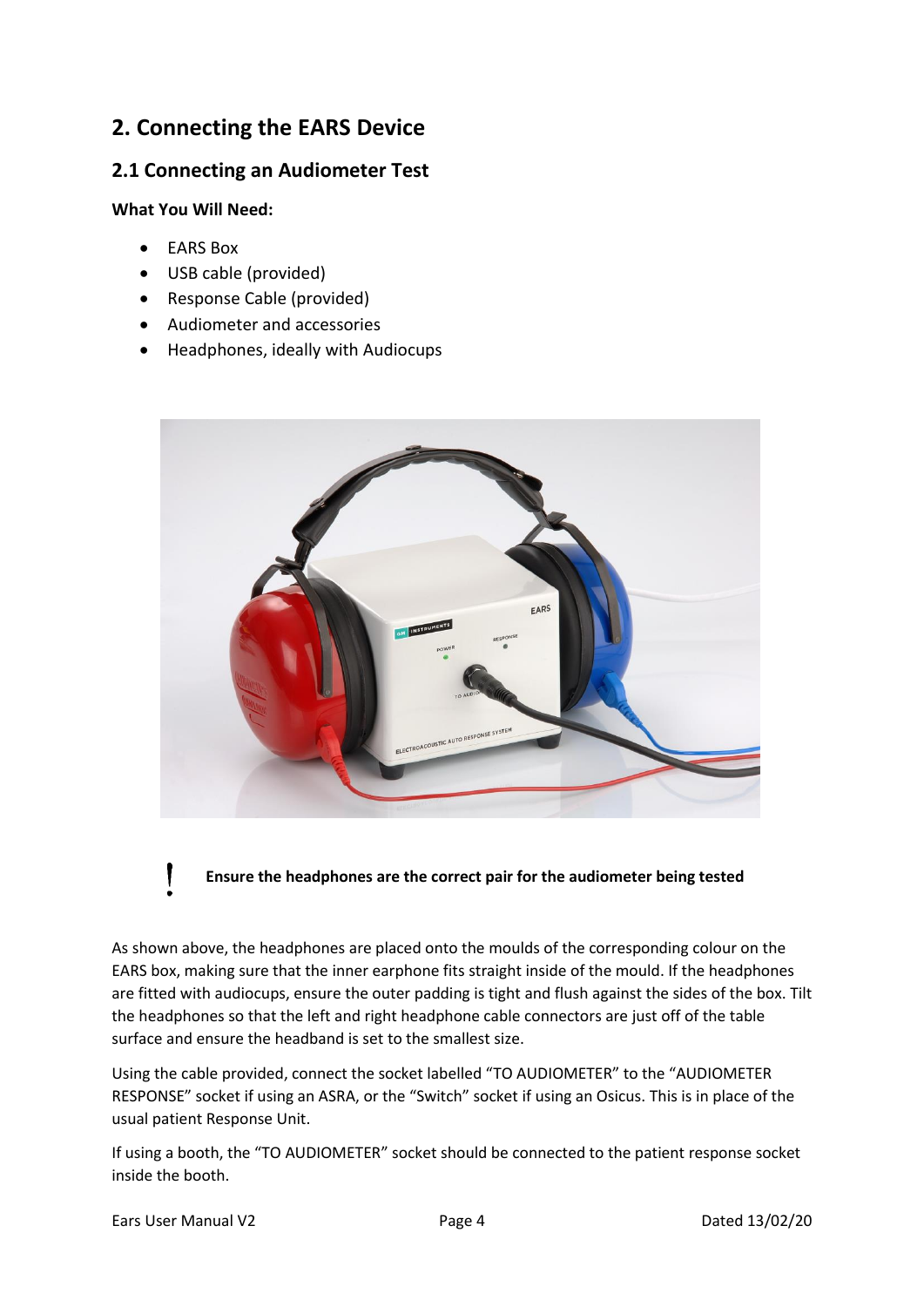Using the USB cable provided, connect EARS to your PC/laptop via the USB port on the rear of the device in order to power the unit. The power light should illuminate once the USB has been connected.

# **2.2 Connecting a Response Unit Test**

For the Response Unit test, the Response Unit is connected into the "RESPONSE UNIT INPUT" jack socket on the rear of the box.

The Response Unit Test should not be performed whilst an automatic Audiometer Test is taking place as it may affect the test results.



# **3. Using the EARS Device**

#### **3.1 Performing an Audiometer Test**

To use EARS to perform an audiometer test, set up your audiometer leaving out the response unit and then connect up the EARS system as shown above.



**For best results the test should be done in a quiet environment to prevent unwanted effects on the test caused by background noise. Care should be taken to ensure that the surface the EARS box sits on is left untouched when the test is running as vibrations caused by knocks on the surface can be picked up by the microphones in EARS and could affect test results.**